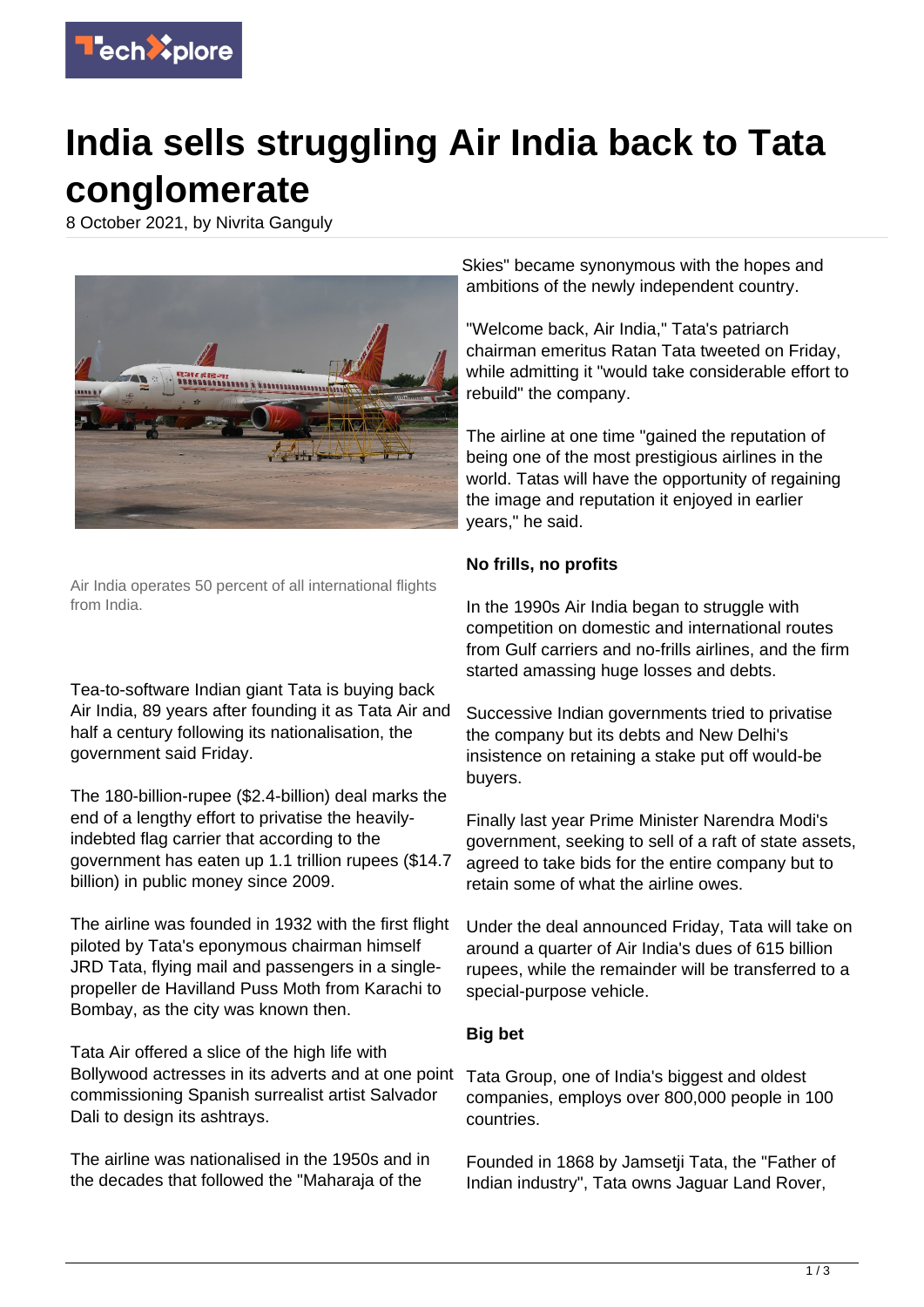

software giant TCS, Tata Steel as well as interests © 2021 AFP in chemicals, hospitality, consumer goods and communications.

Its subsidiaries include 29 listed entities including software giant TCS, Jaguar Land Rover-parent Tata Motors, Tata Steel and others, which have a combined market capitalisation of over \$250 billion.

Buying back India's biggest international airline—domestically IndiGo is number one—is part of ambitious plans.

Tata owns 51 percent in Indian airline Vistara—Singapore Airlines holds the remaining 49 percent—as well as an 84-percent stake in AirAsia India, all of which Tata will now try to bring together.

Air India comes with a fleet of around 120 aircraft in addition to 4,400 domestic and 1,800 international landing and parking slots at domestic airports, and 900 slots at airports overseas.

Air India operates 50 percent of all international flights from India.

Mark D Martin from Martin Consulting, an aviation consultancy, said that Tata should be able to swallow the additional debt.

"The transition from traditional to modern by the Tatas has been something of a case study and they've done a very good job. So, I don't think they'll have a problem with handling Air India," Martin told AFP.

"They've got deep pockets, they're well-positioned and they are very strategic in their approach. You won't find anyone better than the Tatas when it comes to turning around businesses."

Apart from Air India, the government also plans to raise billions of dollars through the privatisation of Bharat Petroleum and a major insurer.

In August, New Delhi said it was seeking to lease state-owned assets to the private sector to raise six trillion rupees to repair public finances battered by the pandemic and fund new infrastructure.